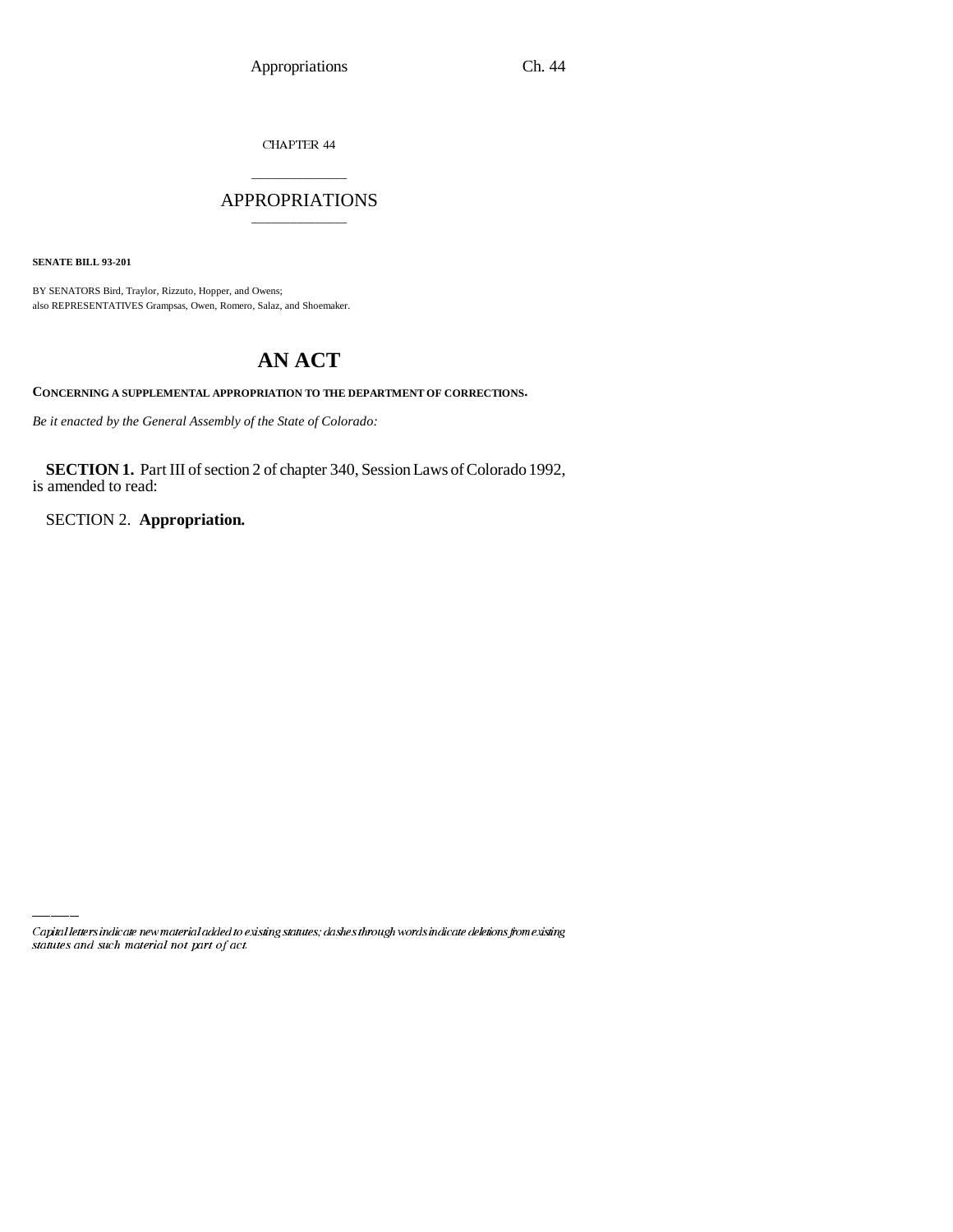|                                    |              |                        | <b>APPROPRIATION FROM</b>   |                          |
|------------------------------------|--------------|------------------------|-----------------------------|--------------------------|
| <b>ITEM &amp;</b><br><b>SUBTOT</b> | <b>TOTAL</b> | <b>GENERAL</b><br>FUND | <b>CASH</b><br><b>FUNDS</b> | <b>FEDERA</b><br>L FUNDS |
| АI                                 |              |                        |                             | S                        |

#### **PART III DEPARTMENT OF CORRECTIONS**

| (1) ADMINISTRATION AND CONSOLIDATED SERVICES |                      |                       |               |                        |
|----------------------------------------------|----------------------|-----------------------|---------------|------------------------|
| Personal Services                            | 6,879,203            |                       | 6,553,442     | 325,761 $(T)^a$        |
|                                              | 7,154,203            |                       | 6,828,442     |                        |
|                                              |                      |                       | $(165.1$ FTE) | $(8.7$ FTE $)$         |
| <b>Employment Security</b>                   |                      |                       |               |                        |
| Payments <sup>1</sup>                        | 20,800               |                       | 19,922        | 878 <sup>b</sup>       |
| Group Health and Life                        | 4,083,620            |                       | 3,911,291     | $172,329$ <sup>b</sup> |
| Short-term Disability                        | 190,073              |                       | 182,052       | $8,021$ b              |
| Salary Survey and                            |                      |                       |               |                        |
| Shift Differential                           | 4,766,059            |                       | 4,649,101     | 116,958 <sup>b</sup>   |
| Workers' Compensation                        | <del>1,034,513</del> |                       | 990,857       | $43,656$ <sup>b</sup>  |
|                                              | 1,616,133            |                       | 1,547,933     | $68,200^{\mathrm{b}}$  |
| <b>Operating Expenses</b>                    | 1,229,576            |                       | 1,229,576     |                        |
| <b>Travel Expenses</b>                       | 30,000               |                       | 30,000        |                        |
| <b>Legal Services</b>                        | 342,669              |                       | 338,105       | 4,564 $b$              |
| Purchase of Services from                    |                      |                       |               |                        |
| Computer Center <sup>2</sup>                 | 80,722               |                       | 80,722        |                        |
| Payment to Risk Management                   |                      |                       |               |                        |
| and Property Funds                           | <del>434,069</del>   |                       | 415,751       | $18,318$ <sup>b</sup>  |
|                                              | 581,878              |                       | 557,322       | $24,556^{\mathrm{b}}$  |
| <b>Vehicle Lease Payments</b>                | 488,552              |                       | 488,552       |                        |
|                                              | 539,288              |                       | 539,288       |                        |
| Leased Space <sup>6</sup>                    | 907,179              |                       | 840.071       | 67,108 $^{\rm b}$      |
| <b>Grand Junction Office</b>                 |                      |                       |               |                        |
| <b>Building Leased Space</b>                 | 8,192                |                       | 8,192         |                        |
| <b>Contract Training Services</b>            |                      |                       |               |                        |
| from Community                               |                      |                       |               |                        |
| Colleges                                     | 148,500              |                       | 148,500       |                        |
| <b>Access to Courts</b>                      | 211,895              |                       | 211,895       |                        |
|                                              |                      |                       | $(3.0$ FTE)   |                        |
| Payments for Maintenance in                  |                      |                       |               |                        |
| a Local Jail or a Private                    |                      |                       |               |                        |
| <b>Facility of Prisoners</b>                 |                      |                       |               |                        |
| Sentenced to a State                         |                      |                       |               |                        |
| Correctional                                 |                      |                       |               |                        |
| Facility <sup>7</sup>                        | 1,700,000            |                       | 1,700,000     |                        |
|                                              | 5,453,297            |                       | 5,453,297     |                        |
| Construction                                 |                      |                       |               |                        |
| Management <sup>8</sup>                      | 1,024,168            |                       | 1,024,168     |                        |
|                                              |                      |                       | $(14.0$ FTE)  |                        |
|                                              |                      | <del>23,579,790</del> |               |                        |
|                                              |                      | 28.388.252            |               |                        |

<sup>a</sup> Of this amount, \$281,855 shall be from the Division of Correctional Industries, \$18,960 shall be from the Surplus Property Program, and \$24,946 shall be from the Canteen Operation, and, of these amounts, \$64,589 shall be from statewide indirect cost recoveries, and \$261,172 shall be from

departmental indirect cost recoveries. b These amounts shall be from the Division of Correctional Industries, the Surplus Property Program, and the Canteen Operation.

**(2) CORRECTIONAL INDUSTRIES**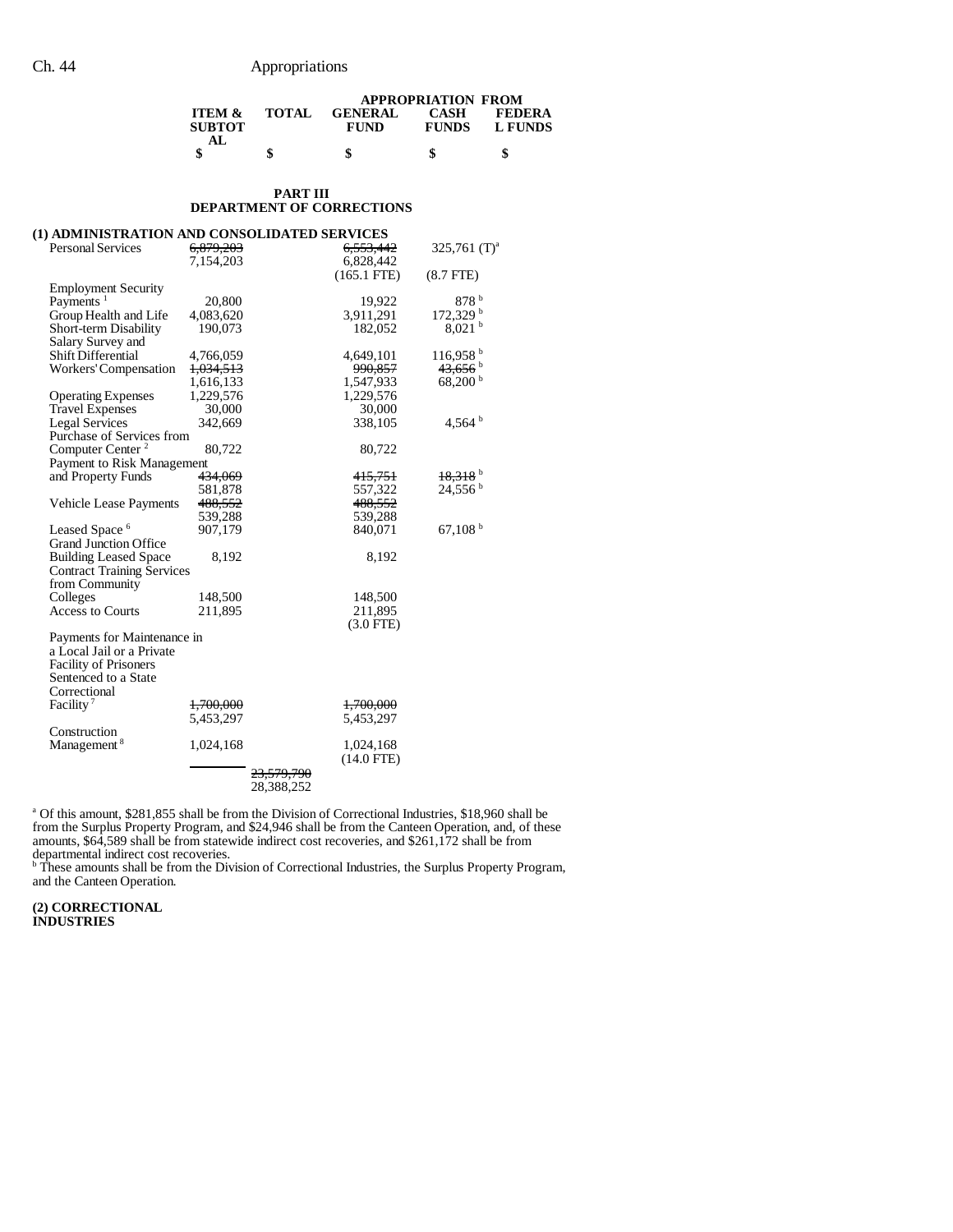# Appropriations Ch. 44

|                                           |                                          |                       | <b>APPROPRIATION FROM</b>     |                                         |                                 |
|-------------------------------------------|------------------------------------------|-----------------------|-------------------------------|-----------------------------------------|---------------------------------|
|                                           | <b>ITEM &amp;</b><br><b>SUBTOT</b><br>AL | <b>TOTAL</b>          | <b>GENERAL</b><br><b>FUND</b> | <b>CASH</b><br><b>FUNDS</b>             | <b>FEDERA</b><br><b>L FUNDS</b> |
|                                           | \$                                       | \$                    | \$                            | \$                                      | \$                              |
| <b>Personal Services</b>                  | 3,979,321                                |                       | 445.000                       | $3,534,321$ <sup>a</sup>                |                                 |
|                                           | 3,534,321                                |                       | <del>(16.1 FTE)</del>         | <del>(100.9</del>                       |                                 |
|                                           |                                          |                       |                               | FFE<br>(117.0                           |                                 |
| <b>Operating Expenses</b>                 | 2,861,152                                |                       |                               | FTE)<br>$2,861,152$ <sup>a</sup>        |                                 |
| <b>Travel Expenses</b>                    | 50,000                                   |                       |                               | 50,000 $^{\circ}$                       |                                 |
| <b>Raw Materials</b>                      | 12,954,05<br>8                           |                       |                               | 12.954.058 <sup>a</sup>                 |                                 |
|                                           | 9,654,058                                |                       |                               | $9,654,058$ <sup>a</sup>                |                                 |
| <b>Inmate Pay</b>                         | 780,010                                  |                       |                               | $780,010$ <sup>a</sup>                  |                                 |
|                                           | 880,010                                  |                       |                               | 880,010 <sup>a</sup>                    |                                 |
| <b>Utilities</b><br>Forms Warehousing and | 348,964                                  |                       |                               | 348,964 <sup>a</sup>                    |                                 |
| Distribution                              | 1,262,780                                |                       |                               | $1,262,780$ <sup>a</sup><br>$(4.0$ FTE) |                                 |
| <b>Indirect Cost</b>                      |                                          |                       |                               |                                         |                                 |
| Assessment                                | 281,855                                  |                       |                               | 281,855 <sup>a</sup>                    |                                 |
| Capital Outlay                            | 1,800,000                                |                       |                               | $1,800,000$ <sup>a</sup>                |                                 |
|                                           | 2,050,000                                |                       |                               | $2,050,000$ <sup>a</sup>                |                                 |
|                                           |                                          | <del>24.318.140</del> |                               |                                         |                                 |
|                                           |                                          | 20,923,140            |                               |                                         |                                 |

<sup>a</sup> These amounts shall be from sales revenues of the Division of Correctional Industries and from the Land Improvement Fund, and, of these amounts, \$4,321,765 shall be from the Highway Users Tax Fund pursuant to Section 17-24-109.5 (2), C.R.S.

#### **(3) SURPLUS PROPERTY PROGRAM**

| <b>Personal Services</b>  | 228,075   |                      |                          |
|---------------------------|-----------|----------------------|--------------------------|
|                           | (7.0 FTE) |                      |                          |
| <b>Operating Expenses</b> | 277,074   |                      |                          |
|                           | 225,074   |                      |                          |
| <b>Travel Expenses</b>    | 5.000     |                      |                          |
| Raw Materials             | 650,000   |                      |                          |
|                           | 400,000   |                      |                          |
| Utilities                 | 39.442    |                      |                          |
| <b>Indirect Cost</b>      |           |                      |                          |
| Assessment                | 18,960    |                      |                          |
|                           |           | <del>1,218,551</del> | $1,218,551$ <sup>a</sup> |
|                           |           | 916,551              | $916,551$ <sup>a</sup>   |

<sup>a</sup> These amounts shall be from sales revenues of the Surplus Property Program.

## **(4) CANTEEN OPERATION**

| <b>Personal Services</b>  | 541,774   |           |                    |
|---------------------------|-----------|-----------|--------------------|
|                           | (15.5)    |           |                    |
|                           | FTE)      |           |                    |
| <b>Operating Expenses</b> | 3,485,000 |           |                    |
|                           | 4,335,000 |           |                    |
| <b>Travel Expenses</b>    | 10,000    |           |                    |
| <b>Inmate Pay</b>         | 15,600    |           |                    |
| <b>Indirect Cost</b>      |           |           |                    |
| Assessment                | 24,946    |           |                    |
|                           |           | 4,077,JZ0 | 4.V <i>I</i> 7.JZU |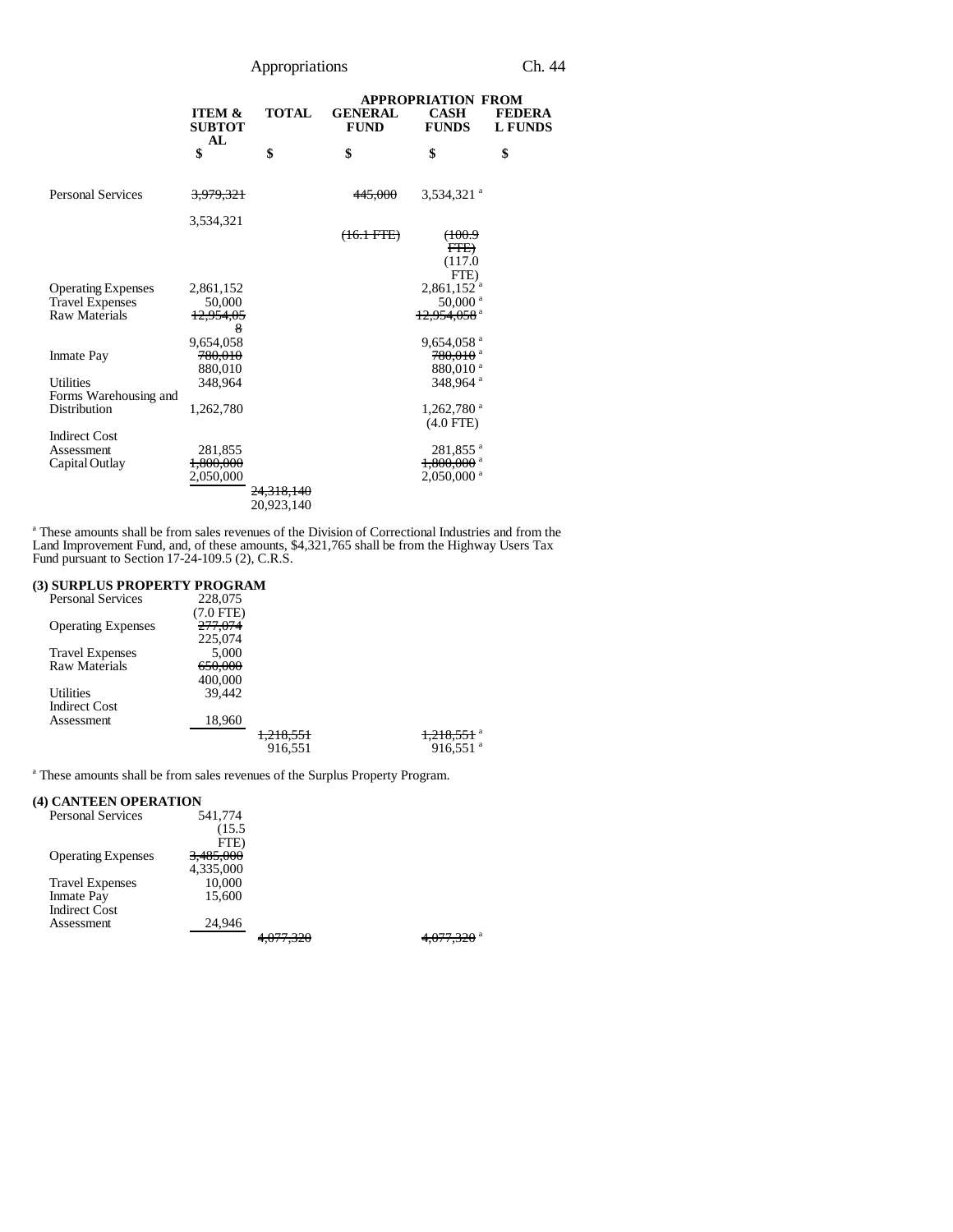## Ch. 44 Appropriations

|                                    |              | <b>APPROPRIATION FROM</b> |                             |                          |  |  |
|------------------------------------|--------------|---------------------------|-----------------------------|--------------------------|--|--|
| <b>ITEM &amp;</b><br><b>SUBTOT</b> | <b>TOTAL</b> | <b>GENERAL</b><br>FUND    | <b>CASH</b><br><b>FUNDS</b> | <b>FEDERA</b><br>L FUNDS |  |  |
| AL.                                |              |                           | \$                          |                          |  |  |

4,927,320 4,927,320 <sup>a</sup>

<sup>a</sup> These amounts shall be from sales revenues of the Canteen Operation.

# **(5) PAROLE BOARD**

| <b>Personal Services</b>       | 631,139 |         | 631,139             |
|--------------------------------|---------|---------|---------------------|
|                                |         |         | $(15.0$ FTE)        |
| <b>Operating Expenses</b>      | 22,835  |         | 22,835              |
| <b>Travel Expenses</b>         | 50,000  |         | 50,000              |
| <b>Substance Abuse Testing</b> |         |         |                     |
| and Treatment                  | 148,500 |         | 148,500             |
| <b>Contract Services</b>       | 19.800  |         | 19.800              |
| Drug Offender                  |         |         |                     |
| Assessment                     | 14.428  |         | 14.428 <sup>a</sup> |
|                                |         | 886,702 |                     |
|                                |         |         |                     |

<sup>a</sup> This amount shall be available pursuant to Section 18-19-103, C.R.S.

| (6) MEDICAL AND MENTAL HEALTH |           |                            |                                         |
|-------------------------------|-----------|----------------------------|-----------------------------------------|
| <b>Personal Services</b>      | 6.718.902 | 6,690,902<br>$(164.0$ FTE) | $28,000$ <sup>a</sup><br>$(0.8$ FTE $)$ |
| <b>Operating Expenses</b>     | 1,841,159 | 1.841.159                  |                                         |
| <b>Travel Expenses</b>        | 20,000    | 20,000                     |                                         |
| Purchase of Services from     |           |                            |                                         |
| Other Medical                 |           |                            |                                         |
| <b>Facilities</b>             | 2,026,244 | 2,026,244                  |                                         |
| Alcohol Treatment             |           |                            |                                         |
| Programs                      | 224,740   | 124,740                    | $100,000$ $(T)^{b}$                     |
| Alcohol and Drug Abuse        |           |                            |                                         |
| <b>Treatment Programs</b>     | 272,260   | 172,260                    | $100,000$ $(T)^{b}$                     |
| <b>Service Contracts</b>      | 778.401   | 778.401                    |                                         |
| Sex Offender Treatment        | 874,045   | 874.045                    |                                         |
|                               |           | $(13.5$ FTE $)$            |                                         |
| Settlement of Physician       |           |                            |                                         |
| <b>Assistant Suit</b>         | 200,000   | 200,000                    |                                         |
|                               |           | 12.955.751                 |                                         |

<sup>a</sup> This amount shall be from inmate medical fees pursuant to Section 17-1-113, C.R.S. b These amounts shall be from the Department of Health, Division of Alcohol and Drug Abuse.

#### **(7) MAXIMUM AND MEDIUM SECURITY FACILITIES**

| <b>Personal Services</b>    | 49,019,65 |                       | 49,019,653 |                        |                    |
|-----------------------------|-----------|-----------------------|------------|------------------------|--------------------|
|                             |           |                       |            |                        |                    |
|                             |           |                       | (1,389.0)  |                        |                    |
|                             |           |                       | FTE)       |                        |                    |
| <b>Operating Expenses</b>   | 8,052,626 |                       | 7,256,251  | $90,000$ <sup>a</sup>  | <del>706,375</del> |
|                             | 8.082.626 |                       | 7.311.565  | $120,000$ <sup>a</sup> | 651.061            |
| <b>Travel Expenses</b>      | 40,000    |                       | 40,000     |                        |                    |
| Inmate Pay                  | 756,599   |                       | 756,599    |                        |                    |
| Utilities                   | 2,392,051 |                       | 2,392,051  |                        |                    |
|                             | 3,325,458 |                       | 3,325,458  |                        |                    |
| <b>Contract Services</b>    | 1,023,892 |                       | 1,023,892  |                        |                    |
| <b>Purchase of Services</b> | 148,809   |                       | 148,809    |                        |                    |
| <b>Grants</b>               | 1,085,000 |                       |            | $1,085,000$ b          |                    |
|                             |           | <del>62.518.630</del> |            |                        |                    |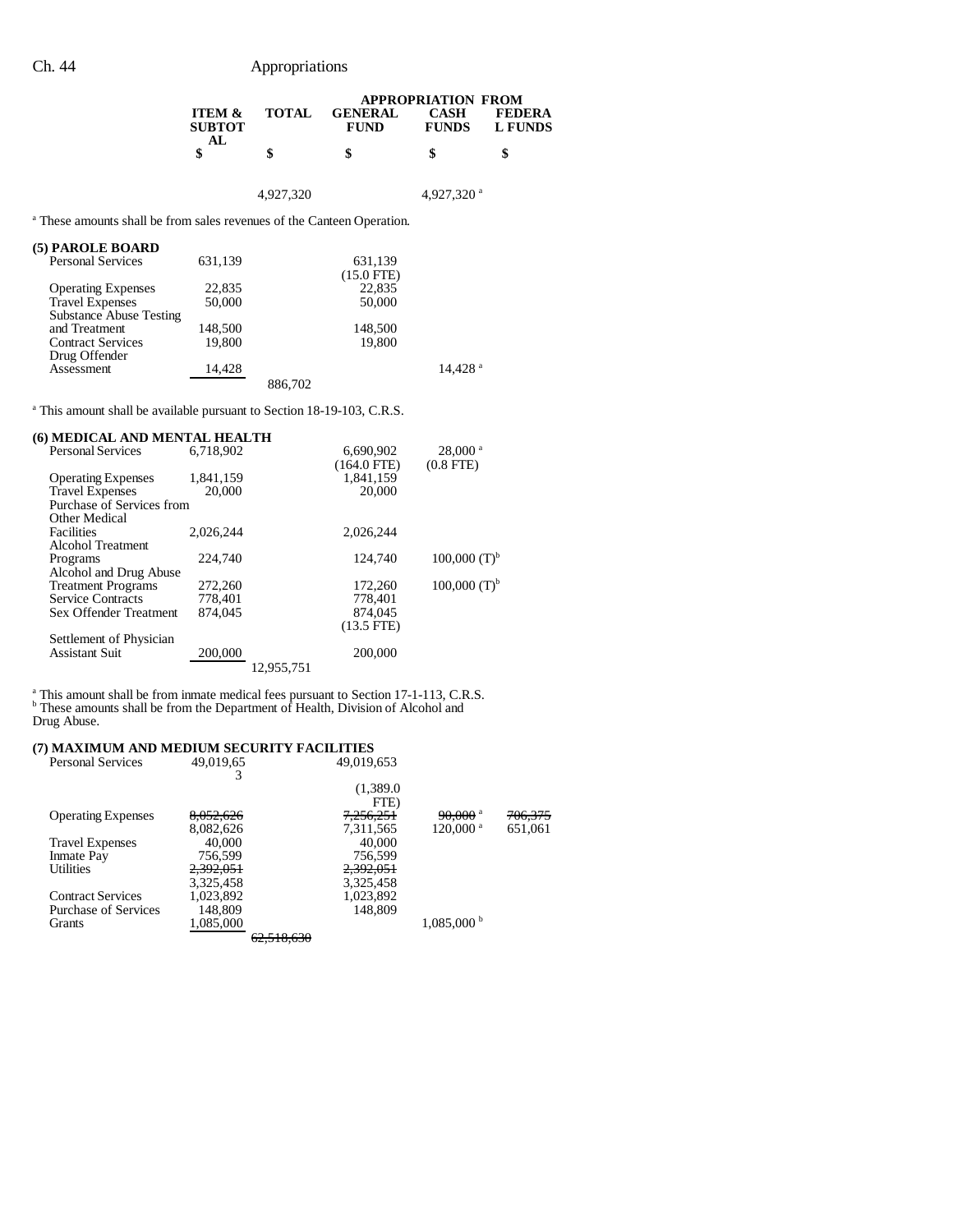# Appropriations Ch. 44

| <b>TOTAL</b> | <b>GENERAL</b> | <b>CASH</b>  | <b>FEDERA</b>             |
|--------------|----------------|--------------|---------------------------|
|              | <b>FUND</b>    | <b>FUNDS</b> | L FUNDS                   |
|              |                |              |                           |
|              | S              | \$           | \$                        |
|              |                |              | <b>APPROPRIATION FROM</b> |

#### 63,482,037

<sup>a</sup> This amount shall be from sales revenues of vocational programs.<br><sup>b</sup> This amount shall be from various sources of grants.

| <b>(8) MINIMUM SECURITY FACILITIES</b> |                    |                       |                                         |                    |
|----------------------------------------|--------------------|-----------------------|-----------------------------------------|--------------------|
| <b>Personal Services</b>               | 15,668,67          |                       | 15,668,676                              |                    |
|                                        | 6                  |                       |                                         |                    |
| <b>Operating Expenses</b>              | 3,251,429          |                       | $(457.6$ FTE)<br>3,123,119<br>3,145,092 | 128.310<br>106,337 |
| <b>Travel Expenses</b>                 | 25,000             |                       | 25,000                                  |                    |
| Inmate Pay                             | 299,346            |                       | 299,346                                 |                    |
| <b>Utilities</b>                       | 564,813            |                       | <del>564,813</del>                      |                    |
|                                        | 616,656            |                       | 616,656                                 |                    |
| <b>Contract Services</b>               | 1,817,984          |                       | 1,817,984                               |                    |
|                                        |                    | <del>21,627,248</del> |                                         |                    |
|                                        |                    | 21,679,091            |                                         |                    |
| (9) PAROLE                             |                    |                       |                                         |                    |
| <b>Personal Services</b>               | 3,477,976          |                       |                                         |                    |
|                                        | (80.0)             |                       |                                         |                    |
|                                        | FTE)               |                       |                                         |                    |
| <b>Operating Expenses</b>              | 761,009            |                       |                                         |                    |
| <b>Travel Expenses</b>                 | 15,000             |                       |                                         |                    |
| Administrative Law Judge               |                    |                       |                                         |                    |
| Services for 10 Hours                  | 408                |                       |                                         |                    |
| Home Detention/Electronic              |                    |                       |                                         |                    |
| Monitoring                             | 73,000             |                       |                                         |                    |
|                                        |                    | 4,327,393             | 4,327,393                               |                    |
|                                        |                    |                       |                                         |                    |
| (10) DENVER DIAGNOSTIC CENTER          |                    |                       |                                         |                    |
| <b>Personal Services</b>               | 8,116,303          |                       | 8,116,303                               |                    |
|                                        | 8,774,535          |                       | 8,774,535                               |                    |
|                                        |                    |                       | $(241.2$ FTE $)$                        |                    |
|                                        |                    |                       | $(277.0$ FTE)                           |                    |
| <b>Operating Expenses</b>              | 1,907,864          |                       | 1,832,864                               | 75,000             |
|                                        | 1,793,573          |                       | 1,724,880                               | 68,693             |
| <b>Travel Expenses</b>                 | 10,000             |                       | 10,000                                  |                    |
| <b>Inmate Pay</b>                      | 95,154             |                       | 95,154                                  |                    |
|                                        | 108,154            |                       | 108,154                                 |                    |
| <b>Utilities</b>                       | 579,955            |                       | <del>579,955</del>                      |                    |
|                                        | 372,723            |                       | 372,723                                 |                    |
| <b>Services Contracts</b>              | 234,665            |                       | 234,665                                 |                    |
|                                        | 283,665            |                       | 283,665                                 |                    |
| <b>Medical Services</b>                |                    |                       |                                         |                    |
| Contracts                              | <del>131,097</del> |                       | <del>131,097</del>                      |                    |
|                                        | 141,097            |                       | 141,097                                 |                    |
| Alcohol and Drug Abuse                 |                    |                       |                                         |                    |
| Treatment                              | <del>91,853</del>  |                       | <del>91,853</del>                       |                    |
|                                        | 94,353             |                       | 94,353                                  |                    |
| <b>Access to Courts</b>                | 59,800             |                       | 59,800                                  |                    |

Vehicle Lease Payments 50,000 50,000

11,276,691 11,687,900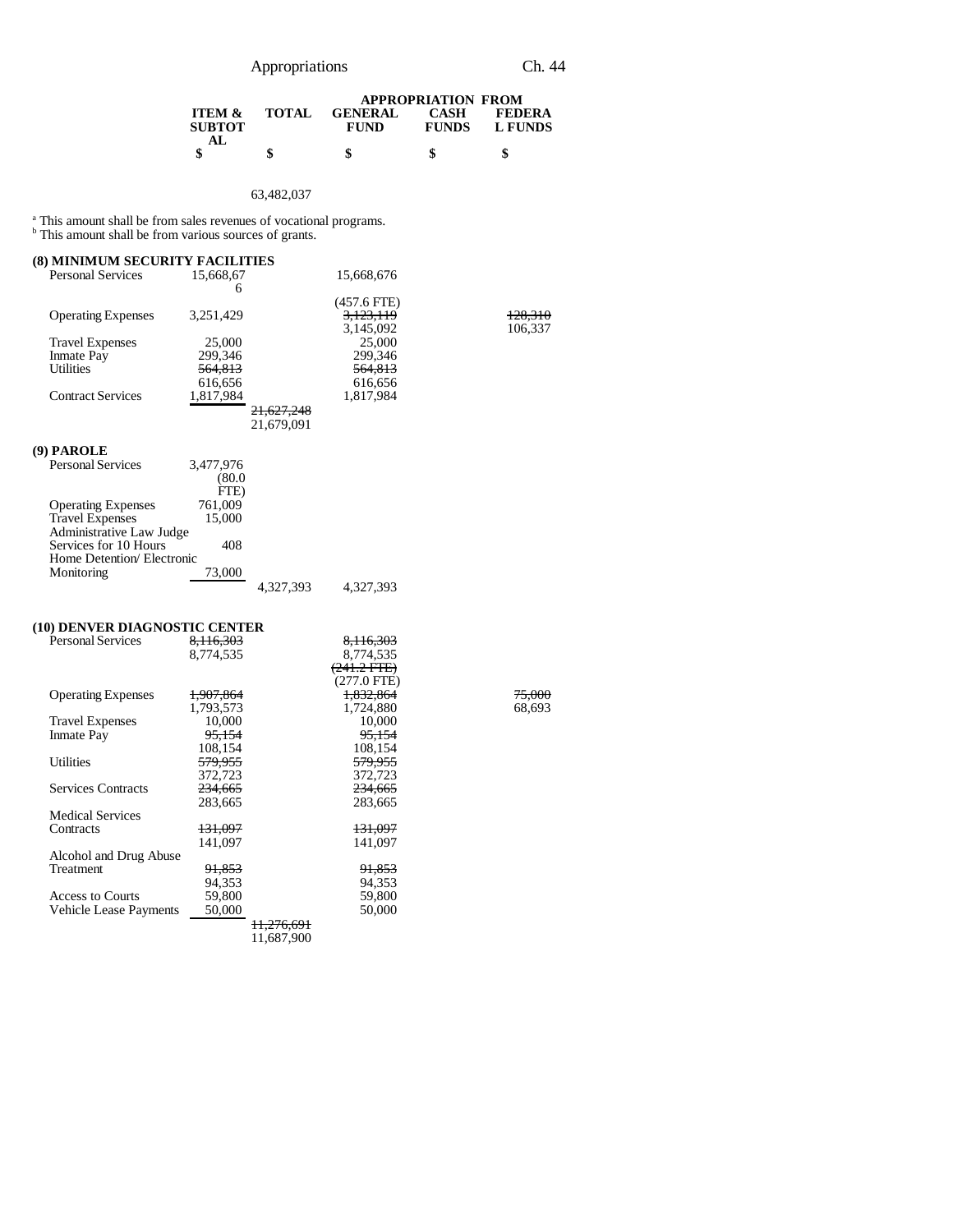|                                                         |              | <b>APPROPRIATION FROM</b>     |                             |                          |  |
|---------------------------------------------------------|--------------|-------------------------------|-----------------------------|--------------------------|--|
| <b>ITEM <math>\&amp;</math></b><br><b>SUBTOT</b><br>AL. | <b>TOTAL</b> | <b>GENERAL</b><br><b>FUND</b> | <b>CASH</b><br><b>FUNDS</b> | <b>FEDERA</b><br>L FUNDS |  |
|                                                         |              | \$                            |                             |                          |  |

## **(11) LIMON CORRECTIONAL FACILITY**

| 10,257,73 |                                                                                                                                                                        | 10,257,738 |                                                                                                                                                                                          |                                                                                                                                        |
|-----------|------------------------------------------------------------------------------------------------------------------------------------------------------------------------|------------|------------------------------------------------------------------------------------------------------------------------------------------------------------------------------------------|----------------------------------------------------------------------------------------------------------------------------------------|
| 8         |                                                                                                                                                                        |            |                                                                                                                                                                                          |                                                                                                                                        |
|           |                                                                                                                                                                        |            |                                                                                                                                                                                          |                                                                                                                                        |
|           |                                                                                                                                                                        |            |                                                                                                                                                                                          |                                                                                                                                        |
|           |                                                                                                                                                                        |            |                                                                                                                                                                                          | <del>111.250</del>                                                                                                                     |
|           |                                                                                                                                                                        |            |                                                                                                                                                                                          | 99,450                                                                                                                                 |
|           |                                                                                                                                                                        |            |                                                                                                                                                                                          |                                                                                                                                        |
|           |                                                                                                                                                                        |            |                                                                                                                                                                                          |                                                                                                                                        |
|           |                                                                                                                                                                        |            |                                                                                                                                                                                          |                                                                                                                                        |
|           |                                                                                                                                                                        |            |                                                                                                                                                                                          |                                                                                                                                        |
|           |                                                                                                                                                                        |            |                                                                                                                                                                                          |                                                                                                                                        |
|           |                                                                                                                                                                        |            |                                                                                                                                                                                          |                                                                                                                                        |
|           |                                                                                                                                                                        |            |                                                                                                                                                                                          |                                                                                                                                        |
| 374.301   |                                                                                                                                                                        |            |                                                                                                                                                                                          |                                                                                                                                        |
|           |                                                                                                                                                                        |            |                                                                                                                                                                                          |                                                                                                                                        |
|           |                                                                                                                                                                        |            |                                                                                                                                                                                          |                                                                                                                                        |
|           |                                                                                                                                                                        |            |                                                                                                                                                                                          |                                                                                                                                        |
|           |                                                                                                                                                                        |            |                                                                                                                                                                                          |                                                                                                                                        |
|           |                                                                                                                                                                        |            |                                                                                                                                                                                          |                                                                                                                                        |
|           |                                                                                                                                                                        |            |                                                                                                                                                                                          |                                                                                                                                        |
|           |                                                                                                                                                                        |            |                                                                                                                                                                                          |                                                                                                                                        |
|           | <del>17,250,492</del>                                                                                                                                                  |            |                                                                                                                                                                                          |                                                                                                                                        |
|           | 15.847.474                                                                                                                                                             |            |                                                                                                                                                                                          |                                                                                                                                        |
|           | 9,989,198<br><del>3.193.801</del><br>2,825,261<br>15.000<br>253,809<br>951,429<br>573.411<br>772,404<br>119,700<br>95.850<br>60.000<br><del>1,425,000</del><br>500,000 |            | 9,989,198<br><del>345.4 FTE)</del><br>$(361.2$ FTE)<br>2.636.301<br>2,379,561<br>15,000<br>182.559<br><del>951,429</del><br>573.411<br>772,404<br>374,301<br>119,700<br>95,850<br>60,000 | 446,250 <sup>a</sup><br>$346,250$ <sup>a</sup><br>$71,250$ <sup>a</sup><br><del>1,425,000</del> <sup>a</sup><br>$500,000$ <sup>a</sup> |

<sup>a</sup> These amounts shall be from sales revenues of the Division of Correctional Industries.

#### **(12) COLORADO STATE PENITENTIARY**

| PERSONAL SERVICES 1,267,336 |         |                         |                         |                          |                        |
|-----------------------------|---------|-------------------------|-------------------------|--------------------------|------------------------|
|                             | (56.2   |                         |                         |                          |                        |
|                             | FTE)    |                         |                         |                          |                        |
| <b>OPERATING</b>            | 30,000  |                         |                         |                          |                        |
| <b>EXPENSES</b>             |         |                         |                         |                          |                        |
| <b>UTILITIES</b>            | 140,906 |                         |                         |                          |                        |
| VEHICLE LEASE               |         |                         |                         |                          |                        |
| <b>PAYMENTS</b>             | 14.684  |                         |                         |                          |                        |
| START-UP COSTS              | 350,000 |                         |                         |                          |                        |
|                             |         | 1.802.926               | 1,802,926               |                          |                        |
| TOTALS PART III             |         |                         |                         |                          |                        |
| (CORRECTIONS)               |         | <del>\$184,036,70</del> | <del>\$149,729,24</del> | \$33,286,53 <sup>a</sup> | <del>\$1,020,935</del> |
|                             |         |                         |                         |                          |                        |
|                             |         | \$187,824,53            | $$156,978,68^b$         | $$29,920,31^a$           | \$925.541              |
|                             |         |                         |                         |                          |                        |

<sup>a</sup> Of this amount, \$525,761 contains a (T) notation, and \$4,321,765 is from the Highway Users Tax Fund pursuant to Section 17-24-109.5(2), C.R.S. b OF THIS AMOUNT, \$1,621,400 IS APPROPRIATED PURSUANT TO FEDERAL COURT

ORDER AND IS EXEMPT FROM THE STATUTORY LIMIT ON STATE GENERAL FUND APPROPRIATIONS PURSUANT TO SECTION 24-75-201.1(1)(a)(III)(B), C.R.S.

**SECTION 2.** Footnote No. 7 of section 2 of chapter 340, Session Laws of Colorado 1992, is amended to read:

SECTION 2. **Appropriation.**